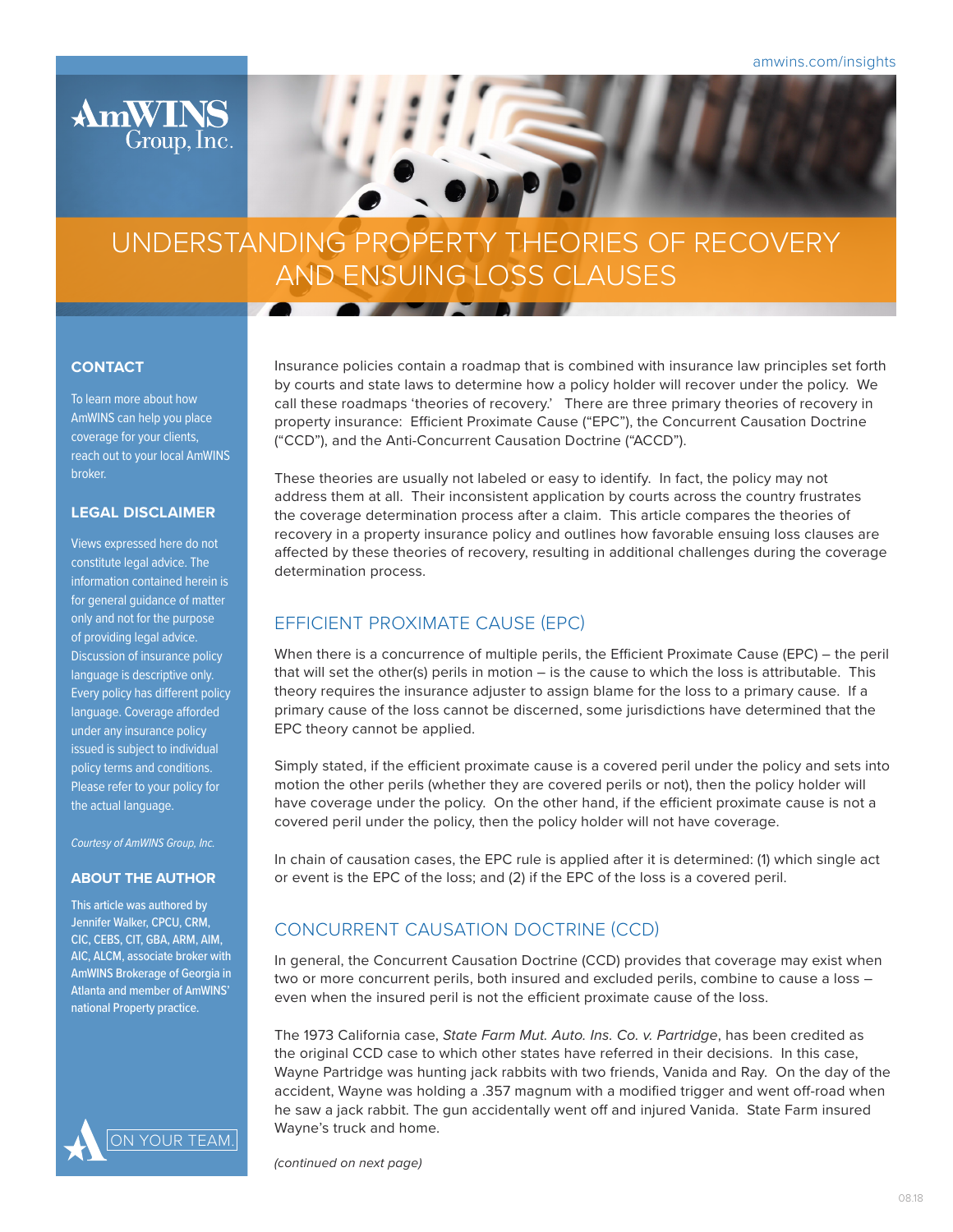*(continued from previous page)*

A claim was made under both policies for Vanida's injuries. State Farm paid out the automobile liability limits of \$15,000 but denied Vanida the homeowners liability limits of \$25,000 (representing the negligence associated with modifying the gun trigger), citing an automobile exclusion and the fact that the injury occurred arising from an automobile. Litigation ensued, and the court determined that neither peril (the negligently modified trigger of the gun or the act of driving off road in rough terrain) could have created the loss alone but instead combined to cause the loss. Therefore, both policies applied. The court could not identify the prime or EPC to determine coverage and established a new doctrine.

Concurrent causation in property insurance occurs when multiple perils combine to cause a loss. In general, if one of the perils is a covered peril and one of the perils is an excluded peril, then the policy holder will have coverage. Some insurers will attempt to limit this positive outcome by including language in the policy which permits only damage from the covered peril to be paid, which effectively circumvents the CCD. Some jurisdictions will require an allocation between the insured and excluded perils, despite what the policy may imply. While the CCD theory of recovery is positive for policy holders, insurers have found ways to limit the application of the CCD.

# ANTI-CONCURRENT CAUSATION DOCTRINE (ACCD)

The Anti-Concurrent Causation Doctrine (ACCD) states that loss or damage caused in part by an excluded peril renders the entire loss not compensable, regardless of any other cause or event that contributes concurrently *or in any sequence to the loss*. This provision serves to deny coverage whenever insured and excluded perils combine to cause the loss. This theory was designed to contract around the CCD. Some states will limit or even prohibit the use of ACCD provisions.

ACCD provisions are commonly applied to specific perils within a property policy and not to all perils insured by the policy. For example, assume that a flood is caused by the failure of a city to maintain their sewer systems. Although the policy might insure for the peril of flood, flood will not be insured if caused by acts or decisions of a government.

In a 2015 Supreme Court of Texas case, *JAW The Point, LLC. v. Lexington Insurance Company*, the court denied ordinance & law coverage for an apartment complex in Galveston after Hurricane Ike. The Lexington policy insured for the peril of wind but excluded flood. The preamble to the Lexington policy exclusions included the following:

"We will not pay for loss or damage caused directly or indirectly by any of the following. Such loss or damage is excluded regardless of any other cause or event that contributes concurrently or in any sequence to the loss."

Although *JAW The Point, LLC* argued that the wind and flood were separate and independent causes, the court ruled against *JAW The Point, LLC*. The court, quoting the Fifth Circuit, stated the following:

"[T]he only species covered under [a policy with an anti-concurrent causation clause] is damage caused exclusively by wind. But [when] wind and water synergistically cause the same damage; such damage is excluded."

How punishing the ACCD provision is depends on where it is placed in the exclusions. Is the ACCD in the preamble (introduction) to the exclusion section, thereby applying to all exclusions, or is the ACCD applicable only to specific exclusions?



*(continued on next page)*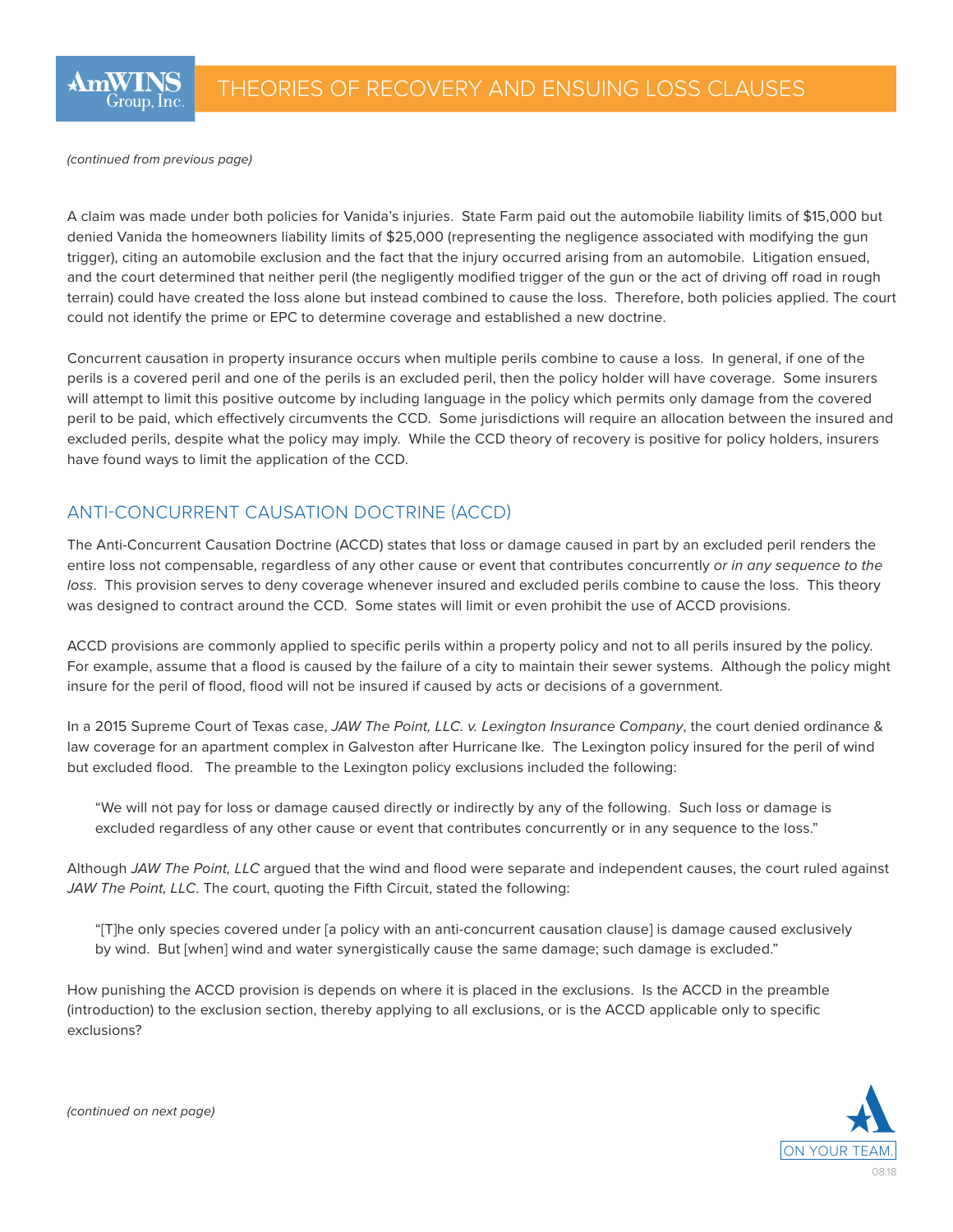*(continued from previous page)*

# ENSUING LOSS CLAUSE EXCEPTIONS

Ensuing loss clause exceptions are designed to provide coverage for an independent peril that ensues or arises from a covered cause of loss, even if an excluded peril contributes to the loss. The uncovered event itself is not covered. The independent ensuing loss would be covered, but only if the ensuing loss is not otherwise excluded. These ensuing loss clauses are usually stated within the exclusions they modify or as a general statement in the preamble to the exclusion section.

For example, the property policy may include an exclusion for faulty construction, materials and design. An example of an ensuing loss clause exception would be:

"Damage or loss caused by faulty construction, materials or design is excluded. *However, if a covered peril ensues or arises from the faulty construction, materials or design, then coverage is provided for the portion of the loss caused by the ensuing covered cause of loss*."

Sometimes ensuing loss clause exceptions that exist may be overlooked in a recovery dispute and would preserve some coverage. On the other hand, the ensuing loss exception is subject to the theory of recovery. It would be incorrect to read an ensuing loss provision and assume there is coverage without reading the policy in its entirety and analyzing the theory of recovery, along with the ensuing loss provision.

# THE ENSUING LOSS CLAUSES AND THEORIES OF RECOVERY DILEMMA

Since a policy provision is not the same as a controlling rule of insurance contract interpretation, it would be dangerous to assume that an ensuing loss clause exception to an exclusion always means the ensuing loss is covered. Theories of recovery will play a role in how the policy will respond to an ensuing loss exception. Given the complexity of this analysis, it is easy to understand why there are legal claim disputes.

A 1992 Supreme Court of Washington case, *McDonald v. State Farm Fire & Cas. Co*, demonstrates how a theory of recovery and ensuing loss provision interact. The foundation of a home built in 1984 cracked and was severely damaged in 1986 and 1987 when the soil along the home slid down a hill after heavy rains. State Farm denied the claims, citing foundation cracking, earth movement and faulty workmanship/materials were excluded. McDonald asserted that there was an ensuing loss provision attached to the faulty workmanship and materials exclusion; therefore, ensuing loss from the faulty construction should be covered but not the cost to fix the faulty work. The state of Washington applied the Efficient Proximate Cause (EPC) theory of recovery.

The trial court found the EPC was the faulty workmanship and materials used in the construction of the home. The ensuing loss of earth movement and foundation cracking were excluded perils under the policy. The trial court denied coverage to the McDonalds. The Court of Appeals reversed the trial court, citing the ensuing loss provision to the faulty workmanship and materials exclusion granted back coverage. But the appellate court ignored the wording in the earth movement and foundation cracking exclusions, which stated that there was no coverage for earth movement or foundation cracking where negligent construction or defective materials 'directly or indirectly' cause the loss. The Supreme Court overruled the appellate court and denied coverage. The EPC must be a covered peril, and the ensuing loss must not otherwise be an excluded peril.



*(continued on next page)*